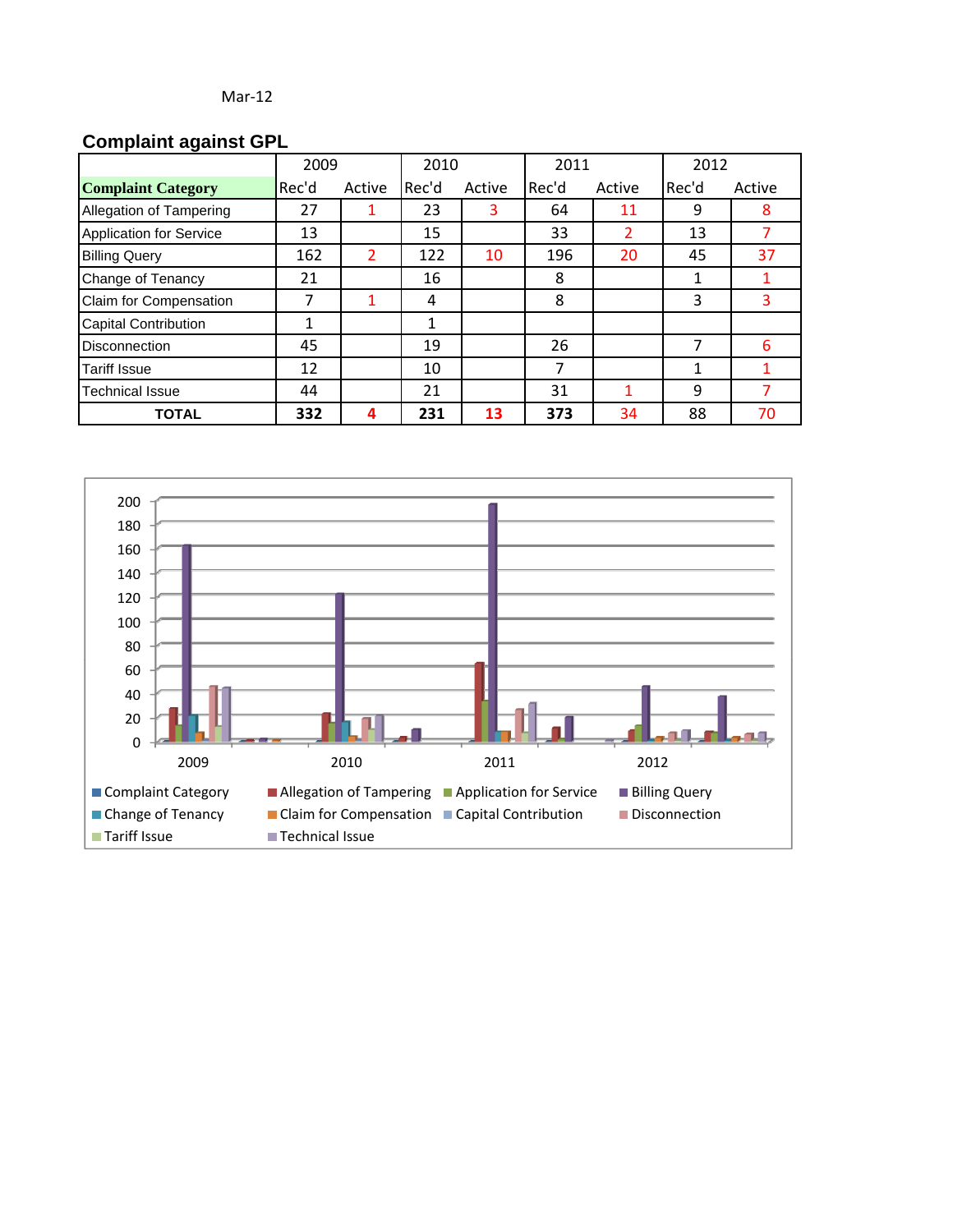## **Complaint against GWI**

|                         | 2009  |        | 2010  |        |       | 2011   |       | 2012   |
|-------------------------|-------|--------|-------|--------|-------|--------|-------|--------|
| Complaint Category      | Rec'd | Active | Rec'd | Active | Rec'd | Active | Rec'd | Active |
| Application for Service | 3     |        |       |        |       |        | 2     |        |
| <b>Billing Query</b>    | 130   |        | 48    |        | 48    | 3      | 15    | 14     |
| Change of Tenancy       |       |        |       |        |       |        |       |        |
| Compensation            |       |        | 1     |        |       |        |       |        |
| <b>Disconnection</b>    | 16    |        | 13    |        | 16    | 2      | 6     | 6      |
| Tariff Issue            | 10    |        | 2     |        | 1     |        |       |        |
| <b>Technical Issue</b>  | 25    |        | 26    |        | 11    |        | 6     | 4      |
| <b>Misc</b>             | 8     |        | 3     |        |       |        |       |        |
| <b>TOTAL</b>            | 192   |        | 95    |        | 84    | 6      | 29    | 26     |

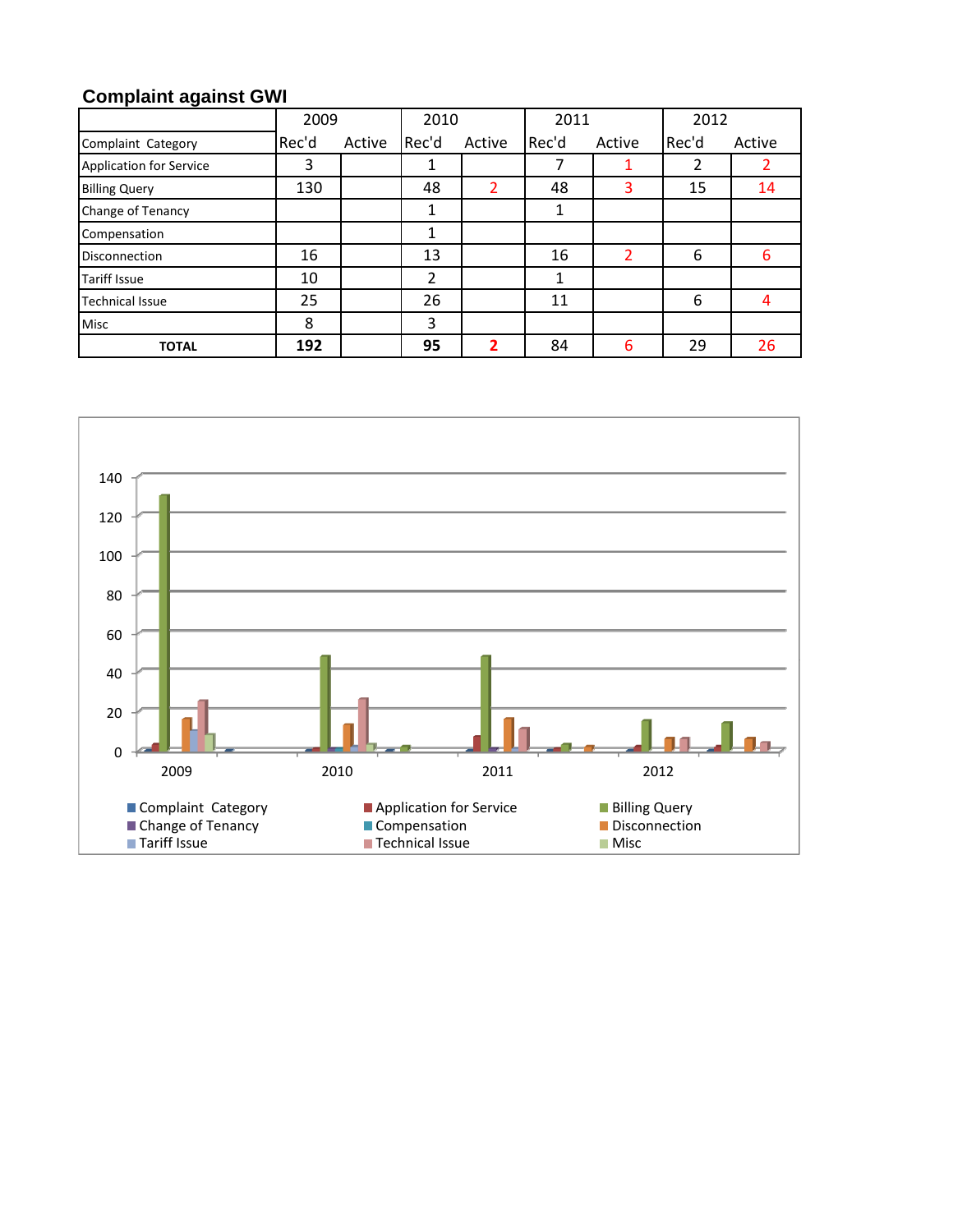# **Complaint against GTT**

|                            |       | 2009<br>2010 |       |        | 2011  |        | 2012  |        |
|----------------------------|-------|--------------|-------|--------|-------|--------|-------|--------|
| Complaint Category         | Rec'd | Active       | Rec'd | Active | Rec'd | Active | Rec'd | Active |
| Application for Service    | 15    |              | 9     |        | 6     |        | 2     |        |
| <b>Billing Query</b>       | 9     |              | 4     |        | 2     |        | 2     |        |
| <b>Disconnection</b>       | 3     |              |       |        | າ     |        |       |        |
| <b>Tariff Issue</b>        |       |              |       |        |       |        |       |        |
| <b>Technical Issue</b>     | 35    |              | 28    |        | 33    |        | 12    | 6      |
| <b>Transfer of Service</b> | 4     |              | 1     |        | 3     |        | 3     |        |
| Compensation               |       |              |       |        |       |        |       |        |
| <b>Misc</b>                | 8     |              | 4     |        |       |        |       |        |
| <b>TOTAL</b>               | 74    |              | 47    |        | 47    |        | 19    | 11     |

| 40                                                           |                       |                                                |                                                                |  |
|--------------------------------------------------------------|-----------------------|------------------------------------------------|----------------------------------------------------------------|--|
| 30                                                           |                       |                                                |                                                                |  |
| 20                                                           |                       |                                                |                                                                |  |
| 10                                                           |                       |                                                |                                                                |  |
| 0                                                            |                       |                                                |                                                                |  |
| 2009                                                         | 2010                  | 2011                                           | 2012                                                           |  |
| Complaint Category<br>Disconnection<br>■ Transfer of Service | <b>■ Tariff Issue</b> | <b>Application for Service</b><br>Compensation | <b>Billing Query</b><br>Technical Issue<br>$\blacksquare$ Misc |  |

## **Complaint against Digicel**

|                        | 2009  |        | 2010  |        | 2011  |        | 2012  |        |
|------------------------|-------|--------|-------|--------|-------|--------|-------|--------|
| Complaint Category     | Rec'd | Active | Rec'd | Active | Rec'd | Active | Rec'd | Active |
| <b>Billing Query</b>   |       |        |       |        |       |        |       |        |
| <b>Technical Issue</b> |       |        |       |        |       |        |       |        |
| <b>Misc</b>            |       |        |       |        |       |        |       |        |
| <b>TOTAL</b>           |       |        |       |        |       |        |       |        |